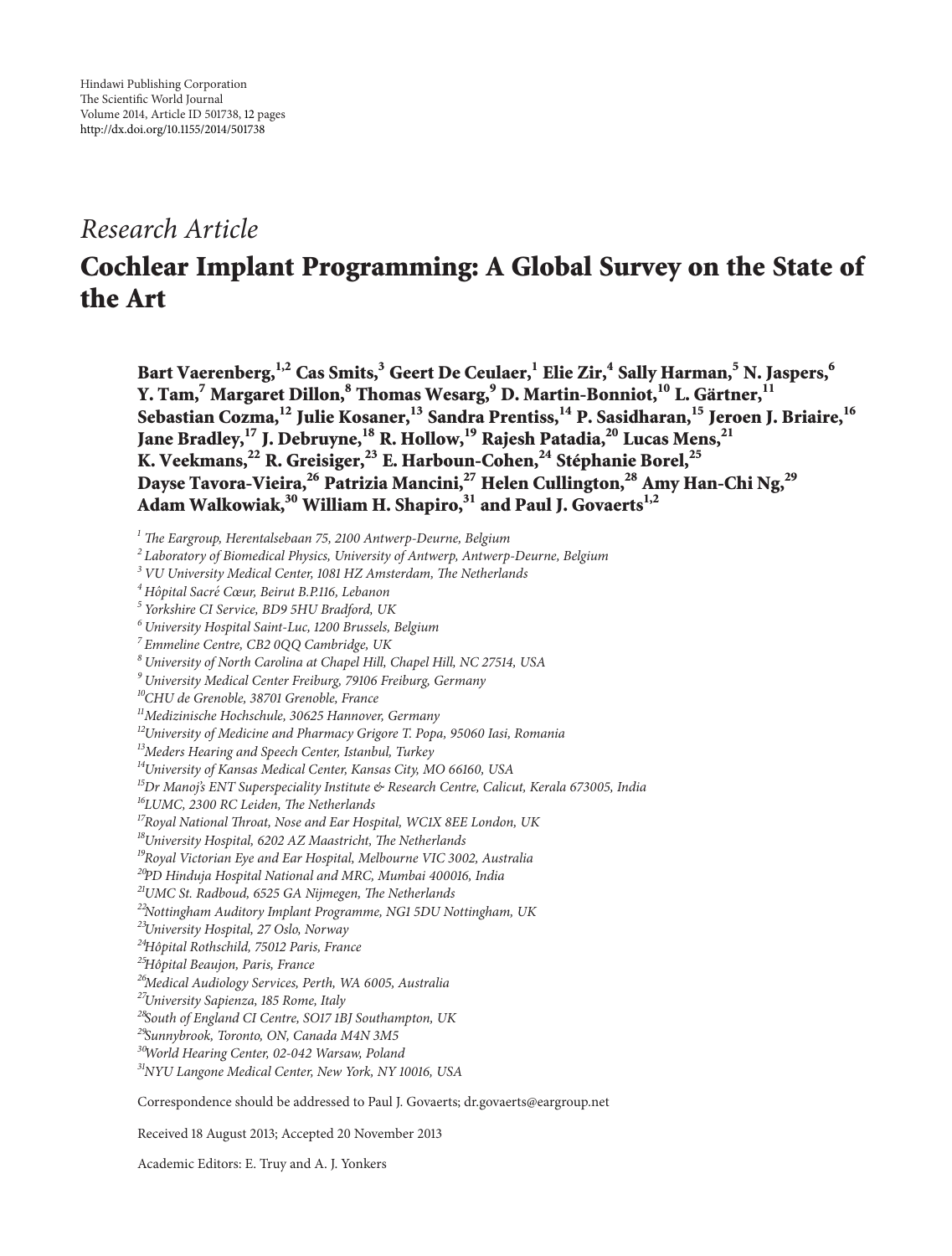Copyright © 2014 Bart Vaerenberg et al.This is an open access article distributed under the Creative Commons Attribution License, which permits unrestricted use, distribution, and reproduction in any medium, provided the original work is properly cited.

The programming of CIs is essential for good performance. However, no Good Clinical Practice guidelines exist. This paper reports on the results of an inventory of the current practice worldwide. A questionnaire was distributed to 47 CI centers.They follow 47600 recipients in 17 countries and 5 continents. The results were discussed during a debate. Sixty-two percent of the results were verified through individual interviews during the following months. Most centers (72%) participated in a cross-sectional study logging 5 consecutive fitting sessions in 5 different recipients. Data indicate that general practice starts with a single switch-on session, followed by three monthly sessions, three quarterly sessions, and then annual sessions, all containing one hour of programming and testing. The main focus lies on setting maximum and, to a lesser extent, minimum current levels per electrode. These levels are often determined on a few electrodes and then extrapolated.They are mainly based on subjective loudness perception by the CI user and, to a lesser extent, on pure tone and speech audiometry. Objective measures play a small role as indication of the global MAP profile. Other MAP parameters are rarely modified. Measurable targets are only defined for pure tone audiometry. Huge variation exists between centers on all aspects of the fitting practice.

### **1. Introduction**

Cochlear implants (CI) processors must be appropriately programmed and customized for the recipient [\[1,](#page-10-1) [2\]](#page-10-2). The aim of this is to set a number of parameters to ensure that the electrical pattern generated by the device in response to sound yields optimal speech intelligibility. Several electrical parameters are available and all their values together is commonly called the MAP. Finding and programming the optimal values for a recipient is commonly called the act of fitting. It is achieved using proprietary software and a hardware interface connected to the processor and depends on behavioral responses from the CI recipient.

After the initial switch-on or activation of the processor, several fitting sessions are normally required [\[3](#page-10-3)]. Most of the MAP adjustments take place over these first few months, until levels remain relatively stable [\[3](#page-10-3)[–5\]](#page-11-0). Following stabilization of electrical dynamic range, fitting sessions are usually limited to periodical checks, typically annually, as long as progress remains satisfactory.

Training in fitting is usually provided primarily by the CI manufacturers, and, although there are guidelines and recommendations, no standardized methodology exists. There are no agreed standards or targets for what should be adjusted or the outcomes expected; as a consequence the MAP a recipient receives could be very different depending on the center visited and the individual heuristics of the audiologist responsible. Most implant teams have an expert opinion of what the expected level of performance for an individual recipient should be and more detailed adjustments are made to the MAP if this target is not reached.

This paper attempts to describe the current state of the art by providing a comprehensive inventory of the fitting strategies in a substantial number of CI centers worldwide. It is beyond the scope of this paper to explain the meaning of all possible MAP parameters or settings. For this information, the reader is referred to the companies' user manuals and to existing comprehensive overviews [\[2](#page-10-2), [6\]](#page-11-1).

#### **2. Material and Methods**

In preparation for an international debate which was organized in Antwerp, Belgium, in October 2012, a questionnaire was distributed to 47 CI centers worldwide. All questionnaires were returned. All responses were analyzed and the data were discussed during the two-day debate. After this debate all centers were invited to a remote interview (telephone or Skype) to clarify and correct the answers where needed. In addition, the participating centers were invited to log one single fitting session in 5 consecutive recipients of one same CI brand in the months of September-October 2012. This yielded a prospective cross-sectional snapshot of the actual fitting procedure which served as verification for the questionnaire statistics.

The questionnaire is available online (see Supplementary Material available online at http://dx.doi.org/10.1155/2014/501738). Briefly the questions focused on the following topics:

- (i) number of implant recipients being followed and the annual increase,
- (ii) brands of implants being implanted and fitted,
- (iii) MAP parameters being modified from default at switch-on and during the followup,
- (iv) assessments undertaken (subjective, objective, and psychoacoustic) and used to steer the MAP modifications,
- (v) well defined targets used.

The cross-sectional log files contained for each subject the actual values of the different MAP parameters and whether they had been modified during the session under study. In addition, they also contained the information on whether or not objective or psychoacoustic measures were executed during the session.

We summarized all answers either numerically (counts, percentages) or categorically (e.g., the categories: never, exceptionally, sometimes, regularly, and always). In addition, all supplementary information, nuances, and specifications were recorded when relevant.

Descriptive statistics were used and the results are presented graphically by means of histograms or box and whisker plots. Distributions are described by medians, quartile ranges (QR: between 25th and 75th percentile), extremes (minimum and maximum), and outliers.

The term Cochlear is used for the Nucleus device (Cochlear Corporation, Sydney Australia), Med-El for the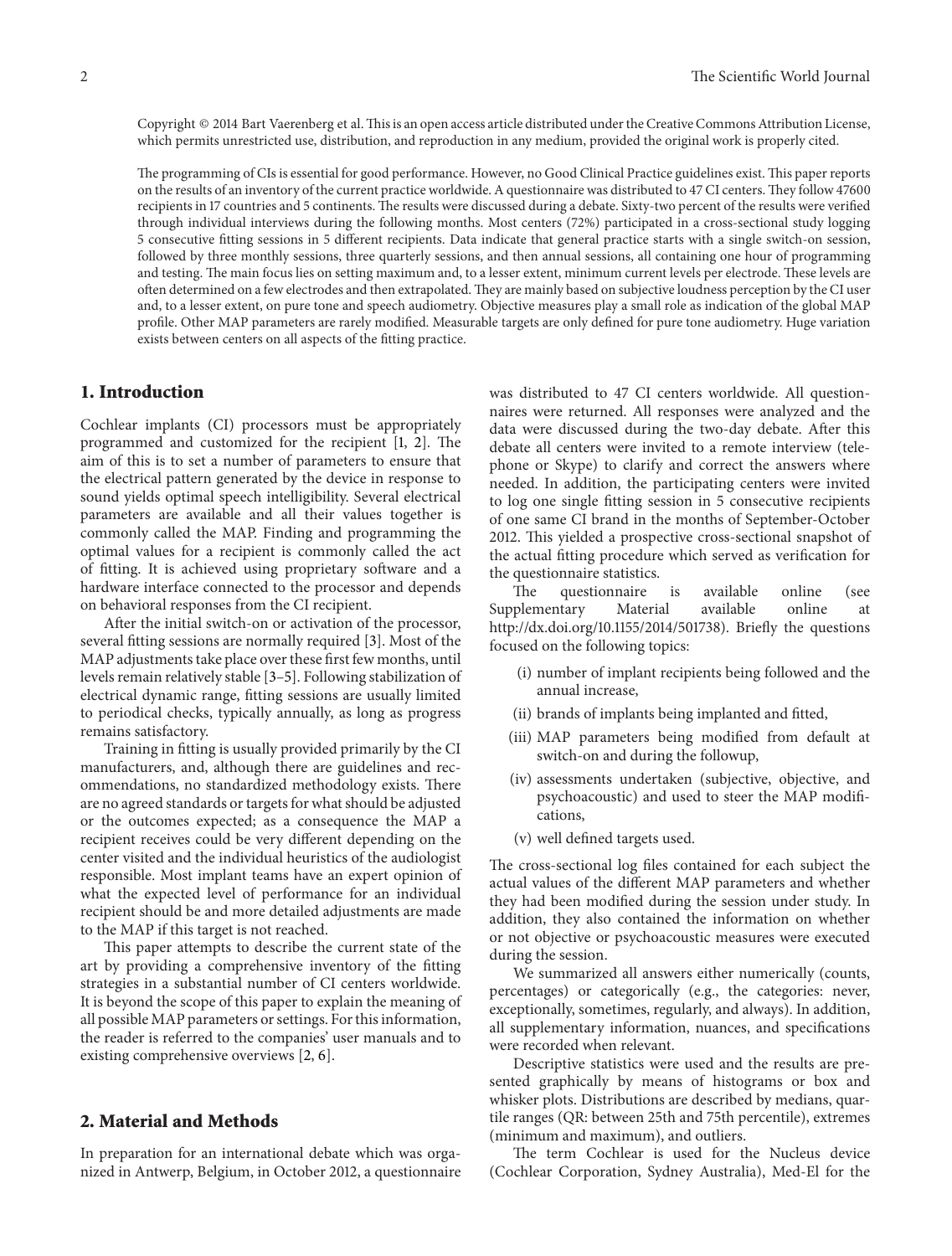Med-El device (Med-El, Innsbruck Austria), AB for the Advanced Bionics device (Advanced Bionics Corporation, Valencia, California), and Neurelec for the Digisonic device (Neurelec, Vallauris, France). Throughout the text, the term minimum level is used for the T, THR, T, or MIN parameters of Cochlear, Med-El, AB, and Neurelec, respectively. The term maximum level is used for the C, MCL, M, or MAX parameters. In this paper the term eCAP (electrically evoked compound action potential) is interchangeable with eCAP threshold measurements and refers to (t)NRT, (t)ART, and (t)NRI for Cochlear, Med-El, and AB, respectively.

#### **3. Results**

*3.1. Participating Centers.* Forty-seven centers from 17 different countries (Australia, Belgium, Canada, France, Germany, India, Italy, Lebanon, Morocco, Norway, Poland, Romania, Spain, The Netherlands, Turkey, United Kingdom, and USA) and 5 different continents (Europe with 60% of centers, North-America 11%, Asia 4%, Australia 4%, and Africa 2%) filled out the paper survey (see full list at the end of the paper). All together they were following 47600 CI users with an annual increase of 4800. Twenty-nine centers had a representative being interviewed. They were following 37000 CI recipients with an annual increase of 3700.This means that the responses of 62% of the participating centers were doublechecked covering 78% of the CI recipients being followed.The cross-sectional snapshot yielded data from 255 fitting sessions of 34 centers.

The participating centers have an average experience of 21 years (median startup in 1991; QR: 1987–2000) and a median number of 625 implants (QR: 338–1300) with 62 new implants last year (QR 50–123).

On average each center provides three CI brands (Cochlear, Med-El, and AB); 10.5% provide only 1 brand; 10.5% provide 2 brands; 55% provide 3 brands, and 24% provide 4 brands. The predominant device is Cochlear in 43% of the centers, Med-El in 29%, AB in 25%, and Neurelec in 4%. For all three major brands we received responses from at least 26 centers of which at least 15 were interviewed afterwards. Only Neurelec was underrepresented, with 4 centers responding on paper of which 3 were interviewed. For the cross-sectional verification, at least 14 centers returned the log files of 5 consecutive CI users for each of the major brands. For Neurelec 7 centers returned the log files.

79.5% of centers in the study provide implants to both children and adults, 17% to adults only, and 3.5% to children only.

*3.2. Switch-On Procedures.* On average, the CI processor is switched on after 28 days (QR: 21–30) with some centers starting after 2 weeks (Perth, Melbourne, and Chapel Hill) while one center only hooks up the processor after 6 weeks (Cambridge).

All centers (100%) start with impedance measurements and if short or open most of them (60%) deactivate the corresponding electrodes immediately. Two centers (Brussels, Freiburg since 2013) systematically execute pure tone

audiometry prior to switch-on to assess possible residual hearing, while another centre (Hannover) does this during the switch-on week (see further).

Most, if not all, centers' focus goes to the setting of the minimum and the maximum current level of the electrodes. Med-El has a default THR level of 0 and 70% of centers do not change this. AB recommends setting the T level at 10% of the M level and 22% of centers do so. A majority of centers (55%) only determine either the minimum (31%) or the maximum (24%) level and make the other level depend on the first one. Forty-five percent of centers determine both the minimum and the maximum level behaviorally.

*3.2.1. Determine Minimum Level Alone.* If only the minimum level is determined, this is either done behaviorally (56%) or by means of intraoperative or postoperative eCAP thresholds (44%).The eCAP measures are mostly followed by behavioral verification and adjustment if necessary. Most centers (78%) only determine the minimum levels on a few electrodes and interpolate the values obtained to the other electrodes. Maximum levels are then positioned at one or more intervals above the minimum levels and most centers (67%) perform some form of loudness balancing before switching on the microphone. One centre (Leiden) uses a preset profile of maximum levels which is positioned above the determined minimum levels.

*3.2.2. Determine Maximum Level Alone.* Determining only the maximum level is restricted to Med-El and AB implants where the minimum level is then set at 0 or 10% of the maximum level. The maximum level is either determined behaviorally (71%) or by means of objective measures (eCAP in 29%, which is combined with or replaced by ESRT (electrically evoked stapedius reflex thresholds) in 14%). If objective measures are used, behavioral verification is done by half of the centers. Interpolation is used in only a minority of centers (29%) and so is loudness balancing (43%).

*3.2.3. Determine Both Minimum and Maximum Level.* Many centers determine both the minimum and the maximum levels and they all do this behaviorally. Only 15% of these combine this with eCAP measures. One center (Antwerp) has a particular way of using preset MAPs with minimum and maximum levels based on statistical analysis of MAPs which have provided good results in other recipients [\[7,](#page-11-2) [8](#page-11-3)]. These preset MAPs are given without any prior behavioral or other evaluation. Most centers (69%) measure the levels on a number of electrodes and interpolate the levels on the other electrodes. In some cases this can be as few as 3 electrodes (Southampton, Iasi), the results of which are then used to shift a preset profile towards the measured levels. Most centers perform some kind of loudness balancing (62%).

In general, if the maximum levels are measured rather than being derived from the minimum levels, half of the centers (50%) reduce these levels before switching on the microphone. Just after switching to live mode, almost all centers (93%) increase or decrease the maximum levels based on the recipient's perception and some (45%) also shift the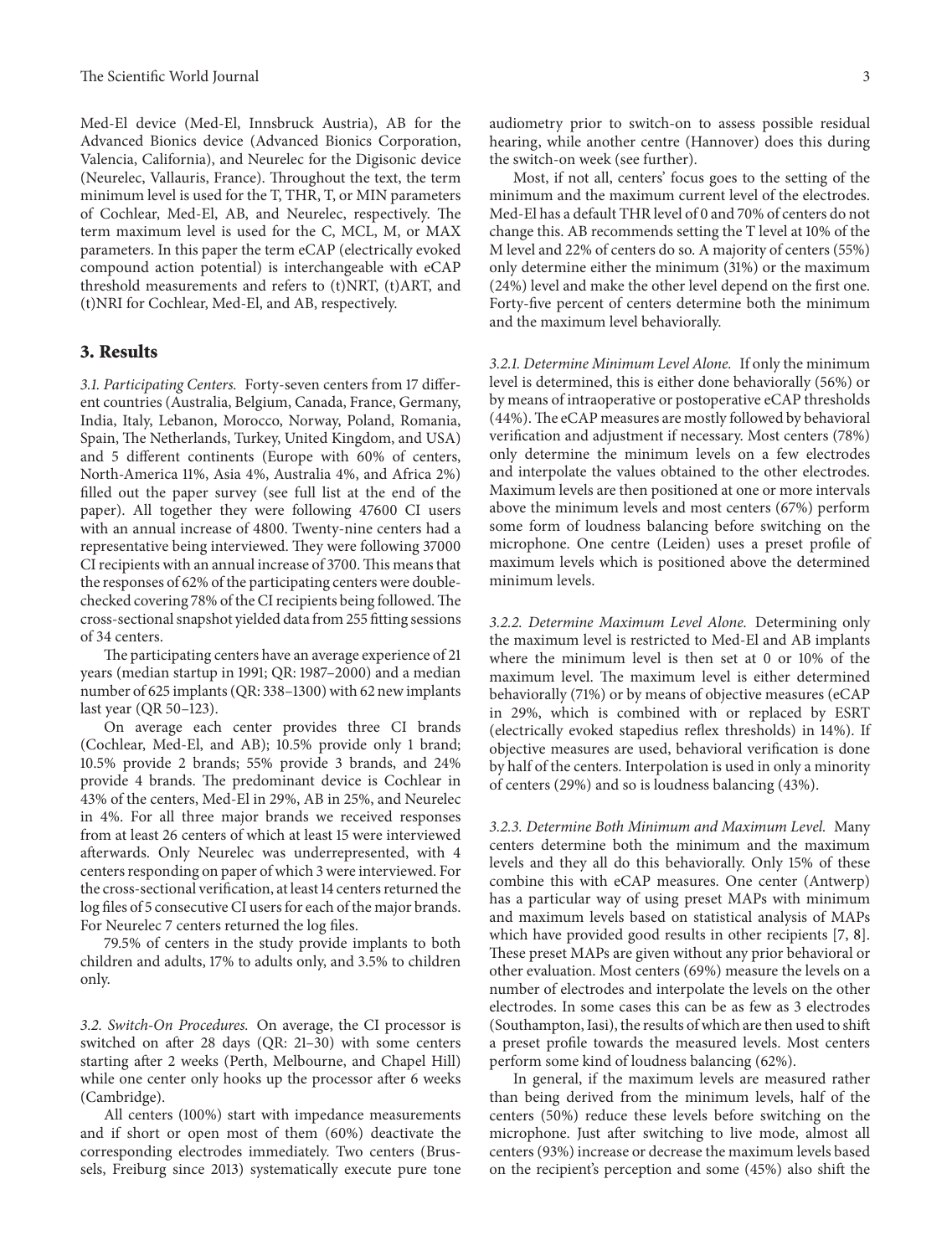minimum levels. A small number of centers perform some kind of psychoacoustic test immediately after switch-on, for example, filtered Ling sounds loudness scaling (Nijmegen), Ling sounds detection (Perth), or closed or open set word understanding (Paris, Chapel Hill).

Most centers (76%) send the CI user home with incremental MAPS after the switch-on session. These MAPS contain progressively higher maximum levels allowing the CI user to accommodate to each MAP before switching to the next one. Some centers (17%) set a large volume range and instruct the CI recipient to increase the volume progressively over time. One center (Hannover) replied that they do not systematically increase the maximum level over time.

*3.2.4. Other MAP Parameters.* [Figure 1\(](#page-4-0)a) shows that other MAP parameters are rarely modified from default during the switch-on session.

*Cochlear*. Thirteen percent of centers prefer more than the default 8 Maxima (9, 12 or 14) and 6% combine this with a higher than default Channel Rate (1200 pps). The Autosensitivity function is switched off by 13% of centers at switch-on. The Eargroup in Antwerp sets different Gains (statistically defined profile), and Analysis T-SPL (20), Analysis C-SPL (70) and switches off the ADRO function. The latter is also done by Nottingham where T-SPL is set to 25 dB and C-SPL is set to 75 dB at switch-on, in combination with a Q-factor of 16; both ADRO and ASC are deactivated. Paris also sets the Loudness Growth Function (Q-factor) at 16. The Volume Adjustment is set to 0 by 10% of centers, all located in the UK.

*Med-El*. With the Med-El device, 23% of centers start with a different strategy than the default FS4 strategy. Chapel Hill provides the patients with two strategies, HDCIS or FSP, which are the two strategies approved for use in the USA. Perth lets the patients chose between FS4 and FS4p and has experienced that 90% of recipients prefer FS4p. Paris-Avicenne gives FS4p as startup strategy and York, Paris-Beaujon, and Kansas City give FSP as start-up strategy. The lowest filter frequency is set to 70 Hz by 23% of the centers. Paris-Avicenne overrules the default settings for Highest Frequency (set to 8000 Hz), AGC Sensitivity (set to 85%), and MapLaw (set to 1000), Nottingham overrules the default Minimum Pulse Width Duration (set to 20  $\mu$ s), and Nijmegen uses a high MapLaw setting (1000).

*Advanced Bionics*. With the AB device a majority of centers overrule the default strategy (HiRes-P) and start with the HiRes-S strategy (72%), and of those, two-thirds select the Fidelity 120 strategy compared to one-third who stay with the default setting with Fidelity 120 switched off. This is in contrast to the centers who keep the HiRes-P strategy, of which 78% also keep the default setting with Fidelity 120 off. Some centers (20%) switch on Clearvoice systematically and some centers (30%) change the default Pulse Width setting of 10.8  $\mu$ sec to either a higher value or to the automatic Pulse Width algorithm II (APW2). The default input dynamic range  $(IDR = 60 dB)$  is changed by 24% of centers. Some lower

it to 50 dB (*Las Palmas*, Paris-Avicenne) or 54 dB (Naples) while others increase it to 70 dB (London St-Thomas, Beirut, and Kerala) or to 80 dB (Antwerp). Antwerp also sets the sensitivity to −10 dB and the Gains to a preset profile which differs from the default values (0 dB).

*Neurelec*. The statistics of Neurelec's Digisonic device are not solid since they are derived from merely four centers, one of which (Southampton) only uses the binaural version. Half of them change the default number of maxima from 12 to 11 (Antwerp) or 6, depending on the duration of deafness (Southampton), and one center (Antwerp) switches the stimulation rate systematically from 600 pps to 500 pps and the preemphasis (égalisation de sonie) to  $-1$ .

*3.2.5. Time.* [Figure 2](#page-5-0) shows that 71% of the centers consider the switch-on as 1 single session. Eleven percent spread the switch-on over 4 sessions or more, often on consecutive days. One center organizes the switch-on over 7 sessions (Oslo). The median cumulative time spent is 1 hour. This does not take into consideration the time spent for counseling or instructing the patient. As said earlier, testing is rarely undertaken during the switch-on session. There are outliers who spend more than 3 hours on fitting (Coimbra, London St-Thomas, Freiburg, Southampton, Kiel, and Oslo) or more than 1 hour at testing (Oslo, Montpellier, and Kiel). One center reports spending no more than 5 minutes in total, which is the result of a fully automated switch-on (Antwerp). There are no statistically significant differences between centers who perform cochlear implantations mainly in children compared to mainly in adults (Mann-Whitney  $U$  test  $P > 0.05$ ).

*3.3. Followup Procedures.* After the switch-on session, all centers schedule a number of consecutive sessions to reach stable MAP settings. The average center schedules 3 sessions in the first quarter, 3 sessions in the following 3 quarters, and 1 annual session thereafter (see further). Attention goes mostly to the verification and adjustments of minimum and/or maximum levels to optimize loudness and almost half of the centers (46%) explicitly say that the followup sessions are roughly the same as the switch-on session.

*3.3.1. Adjustment of Minimum and Maximum Levels.* All centers adjust maximum levels and many of them (61%) also adjust minimum levels. Global shifting of the maximum profile is very common (96%) while tilting is done by less than half of the centers (39%). One centre lets the CIuser set and balance his/her own maximum level to most comfortable (Grenoble). All centers perform some kind of loudness balancing across individual electrodes and some centers perform pitch ranking (17%).

Psychoacoustical tests (tonal audiometry, speech audiometry) or objective measures (eCAP, ESRT) are commonly performed (see below). Fourteen percent of the centers report using these early stage sessions to try out different strategies or different settings of MAP parameters other than minimum and maximum levels.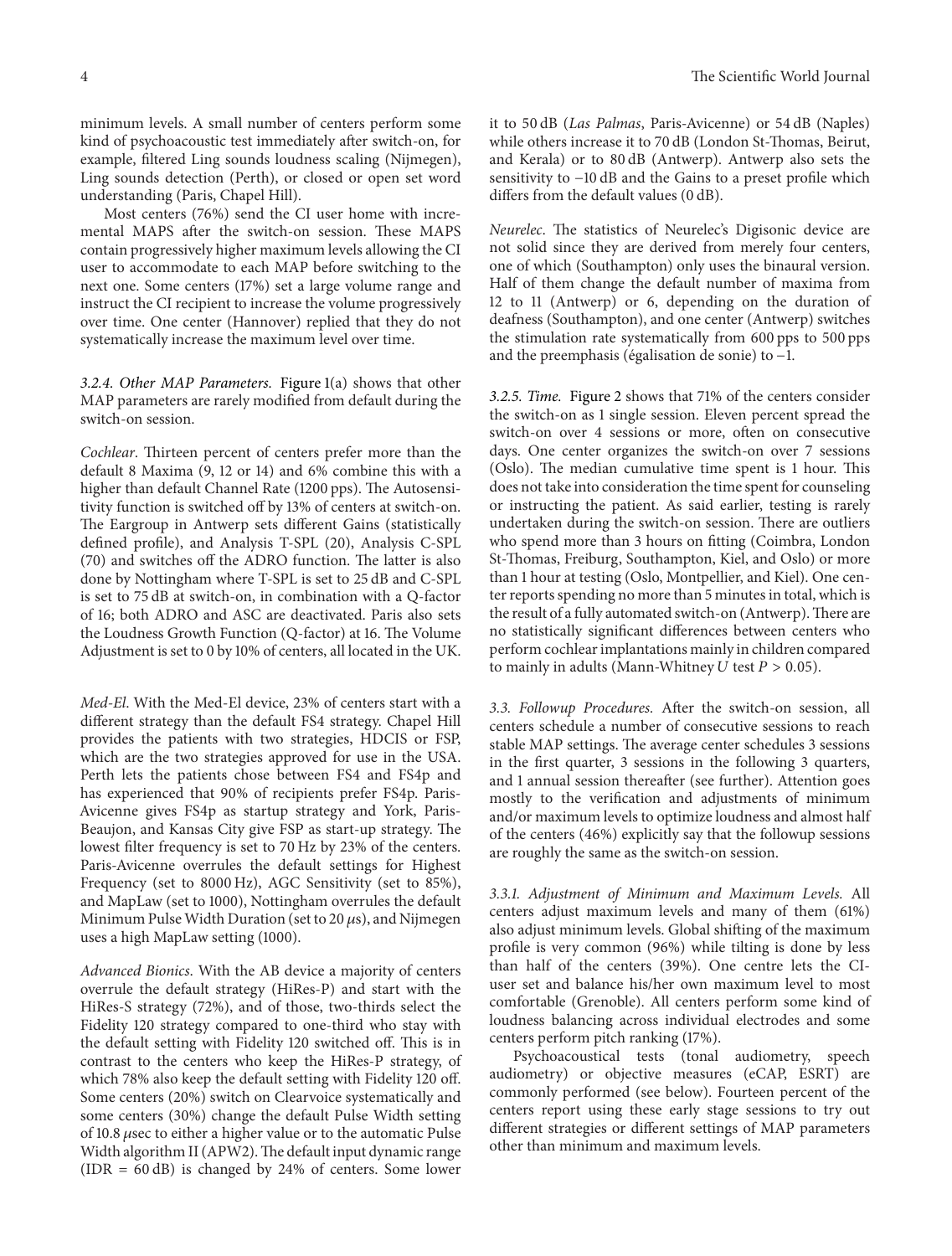

<span id="page-4-0"></span>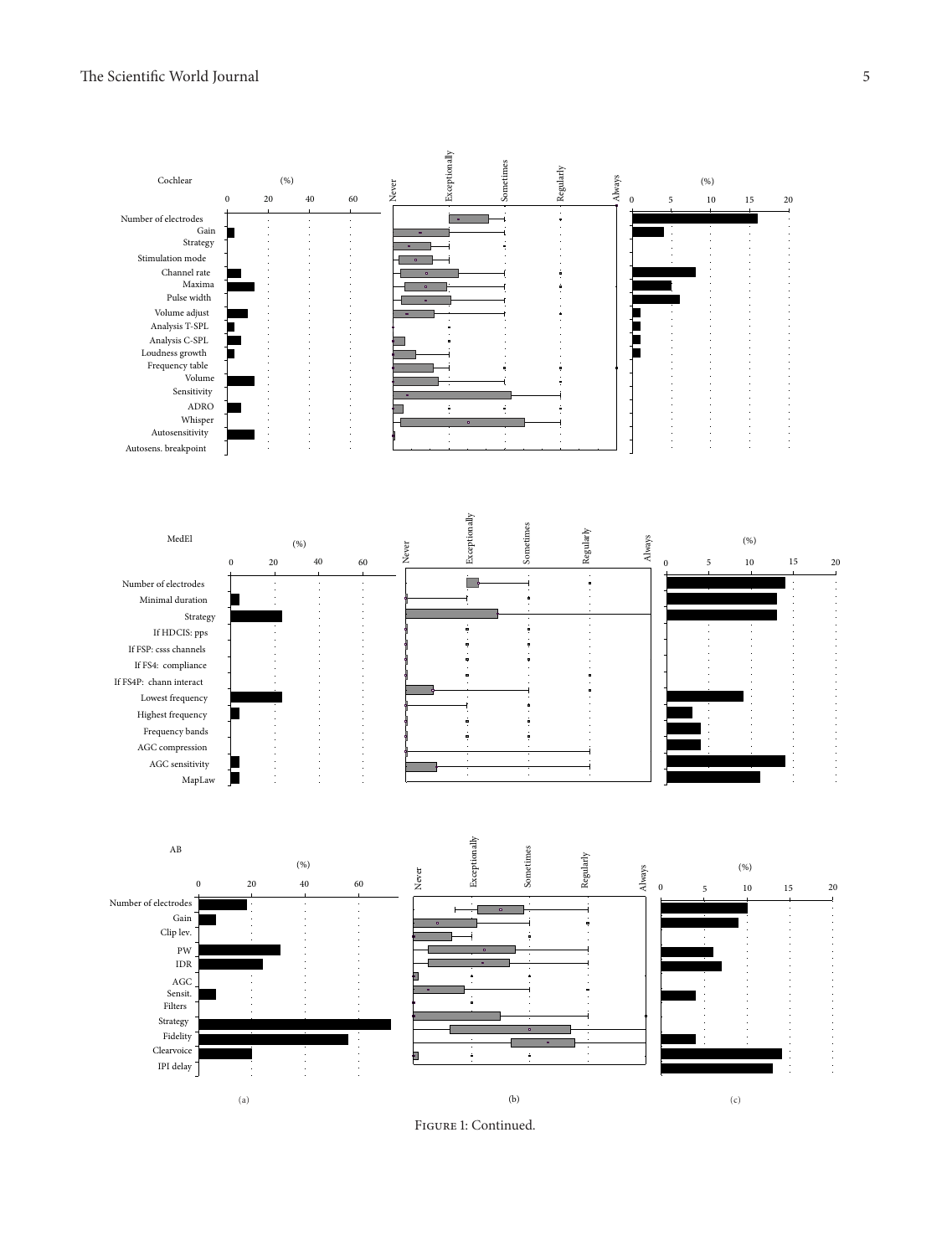

FIGURE 1: Occurrence of MAP changes for the 4 brands (Cochlear, Med-El, AB, and Neurelec). (a) The left panel shows the frequency of changing the default settings at switch-on, as retrieved from the questionnaire and the interview; (b) the mid panel shows the distribution of the frequencies of changing the MAP parameters during the followup sessions, as retrieved from the questionnaire and the interview (Box and Whisker plots with the central dot depicting the median value, the box shows the quartile range and the whiskers show the range); (c) the right panel shows the occurrence of MAP changes as observed in the cross sectional snapshot.



<span id="page-5-0"></span>Figure 2: Time analysis of the switch-on session, showing the number of sessions at daily intervals which are considered to constitute the switch-on procedure (pie chart at the left) and the time spent at the switch-on session (box and whisker plot at the right), both the total time and its breakdown into time spent at fitting and at testing. Time for counseling has not been enquired in this study. See caption of [Figure 1](#page-4-0) to interpret the box and whisker plots.

*3.3.2. Adjusting Other MAP Parameters.* [Figure 1\(](#page-4-0)b) shows that MAP parameters other than minimum and maximum levels are rarely modified. This is further illustrated by [Figure 1\(](#page-4-0)c) showing the cross-sectional observations. Deactivation of electrodes is one of the more common actions, but centers still report to doing this only every now and then (median response value is between exceptionally and sometimes, corresponding to approximately 10–15% in the cross-sectional data). [Figure 3](#page-6-0) shows the reasons reported to deactivate electrodes. The most commonly reported reason is abnormal impedances, which is reported to occur "sometimes". Electrodes are also deactivated for other reasons such as when there is an indication of extracochlear location, if they cause nonauditory stimulation, uncomfortable perception or if they are inaudible, if the maximum levels are exceptionally high, or if tonotopical tests such as pitch ranking, channel separation, or spectral discrimination show unexpected results. These situations are reported to occur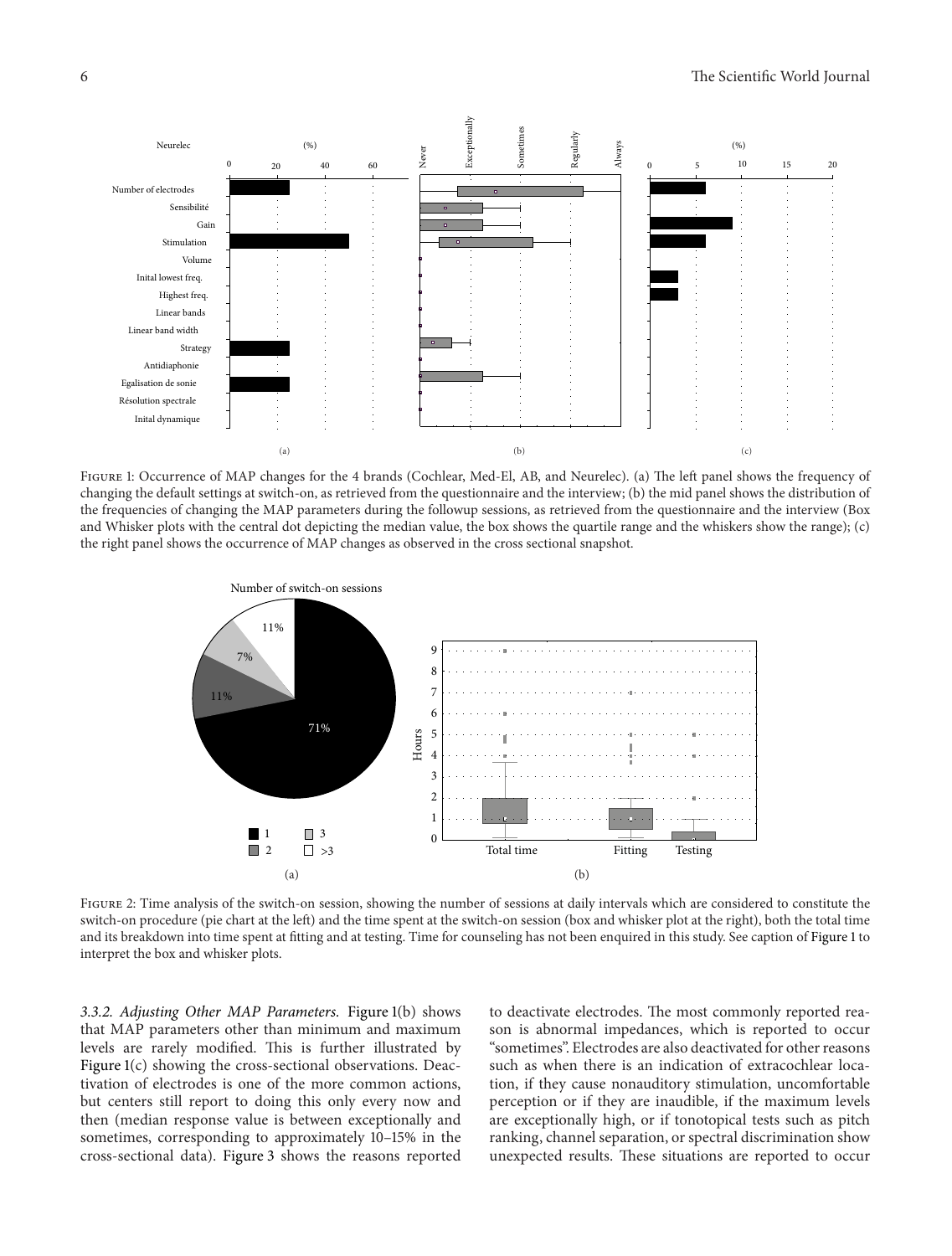

<span id="page-6-0"></span>Figure 3: Alleged reasons for deactivating electrodes and the frequency they are reported to be really responsible for electrode deactivation in daily live.

almost never. Electrodes are hardly ever deactivated based on loudness assessment or objective measures. Other exceptional reasons of electrode deactivation are negative results on an integrity tests or the desire to increase the stimulation rate. One centre used to systematically start with one or more deactivated electrodes (Leiden) [\[9](#page-11-4)], a practice which has only recently been abandoned.

*Cochlear*. With the Cochlear device, the additional MAP parameter which is modified most, though still only exceptionally, is the Autosensitivity feature, which is then deactivated. In the cross-sectional data, also channel rate, number of maxima, and pulse width were modified in 5–8% of cases.

*Med-El*. With the Med-El device, the strategy is reported to be changed in "some" cases. Some centers change the default strategy (FS4 except in the USA) to FSP or FS4p in exceptional or some cases. One centre routinely sets the strategy to HDCIS in the primary program (Chapel Hill) and lets the patient choose between this strategy and FSP. This was confirmed in the cross-sectional data, which also showed that AGC Sensitivity, Minimum Duration, and MapLaw were changed in 11–14% of the cases and by many centers (36–79%).

*Advanced Bionics*. Advanced Bionics has more MAP parameters modified by a substantial number of centers in the course of the early followup period. The Clearvoice feature is activated sometimes to regularly (14% of cases in the crosssectional study and 36% of the centers), and also the Fidelity 120 feature is sometimes changed. Pulse width and IDR are next in line, but they are only changed in exceptional cases. This is confirmed by the cross-sectional data where these MAP parameters were only changed in 4–7% of the cases and by less than 25% of the centers. In the cross-sectional data the pulse rate was more often changed (IPI delay, 13% of cases, and 29% of centers).

*Neurelec*. Neurelec again has too few data to allow any reliable statements. The results are nevertheless included in the graphs for completeness.

*3.3.3. Time.* [Figure 4](#page-7-0) shows that most centers schedule between 5 and 8 additional sessions during the first year (median = 6; QR: 5–8, range: 3–15). The median cumulative time spent at the acts of fitting and testing during the first year after switch-on is 6 hours (median for fitting = 3.3 hours and for testing = 2.0 hours). There are no significant differences between centers who perform cochlear implantations mainly in children compared to mainly in adults (Mann-Whitney  $U$ test  $P > 0.05$ ).

After the first year, the median number of sessions per year is 1 (QR: 1-1, range 0.3–1 with one outlier with 3 annual sessions). The median time spent is 1.3 hours (QR: 0.9–2.0 hours, range 0.5–4 hours with one outlier of 8 hours per year) of which 0.5 hour for fitting and 0.8 hour for testing.

*3.4. Outcome Measurements.* [Figure 5](#page-7-1) shows that most centers report assessing subjective features and using them for fitting. Overall comfort (93%), auditory comfort (83%), and the presence of nonauditory sensations (83%) are used by most centers. None of the centers reports well defined and measurable targets for any of these features. Non auditory satisfaction, such as contentment, quality of life, implant use, are commonly assessed (87%) but only used by 41% of the centers to change the MAP settings.

Of the objective measures [\[10](#page-11-5)], electrode impedances are measured by 100% and used by 85% of the centers. They are used to deactivate electrodes in case of short or open circuit. Thresholds based on eCAP [\[11](#page-11-6)] or eSRT [\[12\]](#page-11-7) measurements are used by 59% and 39% of the centers, respectively. They are mainly used to set the MAP profiles. Medical imaging is used by 46% of the centers to change the fitting, mainly to deactivate electrodes which are believed to be extracochlear. Other objective measures may be performed, but they are not used to drive the fitting. None of the centers report using objective measures to reach well defined targets during the fitting, except for Nottingham, where ESRT measures are used for loudness balancing of the MAPs. The cross-sectional data confirmed that, besides impedance measurements, no objective measure was performed in more than 5% of the cases.

Psychoacoustic measures are the only outcome measures for which a number of centers have well defined targets. This holds mainly for pure tone audiometry (85%) with targets set between 20 and 40 dBHL (median 30 dBHL, QR: 25– 35 dBHL; see [Figure 6\)](#page-7-2). Spectral discrimination tests are used to drive the fitting by 41% of the centers of which 20% use well defined targets (either 100% if the A§E phoneme discrimination test [\[13\]](#page-11-8) is used or 83–100% if Ling sounds are used). Speech audiometry in quiet or in noise are reported to be used to change the MAP parameters by 61% and 41%, respectively, but only 11% of the centers have set well defined targets and this is only for speech audiometry in quiet. No two centers have set the same target for this measure; however, acoustical loudness scaling is used to change the fitting by 24%, but only 8% have well defined targets, which are the same across centers, namely, results falling in the normal zone (of hearing listeners).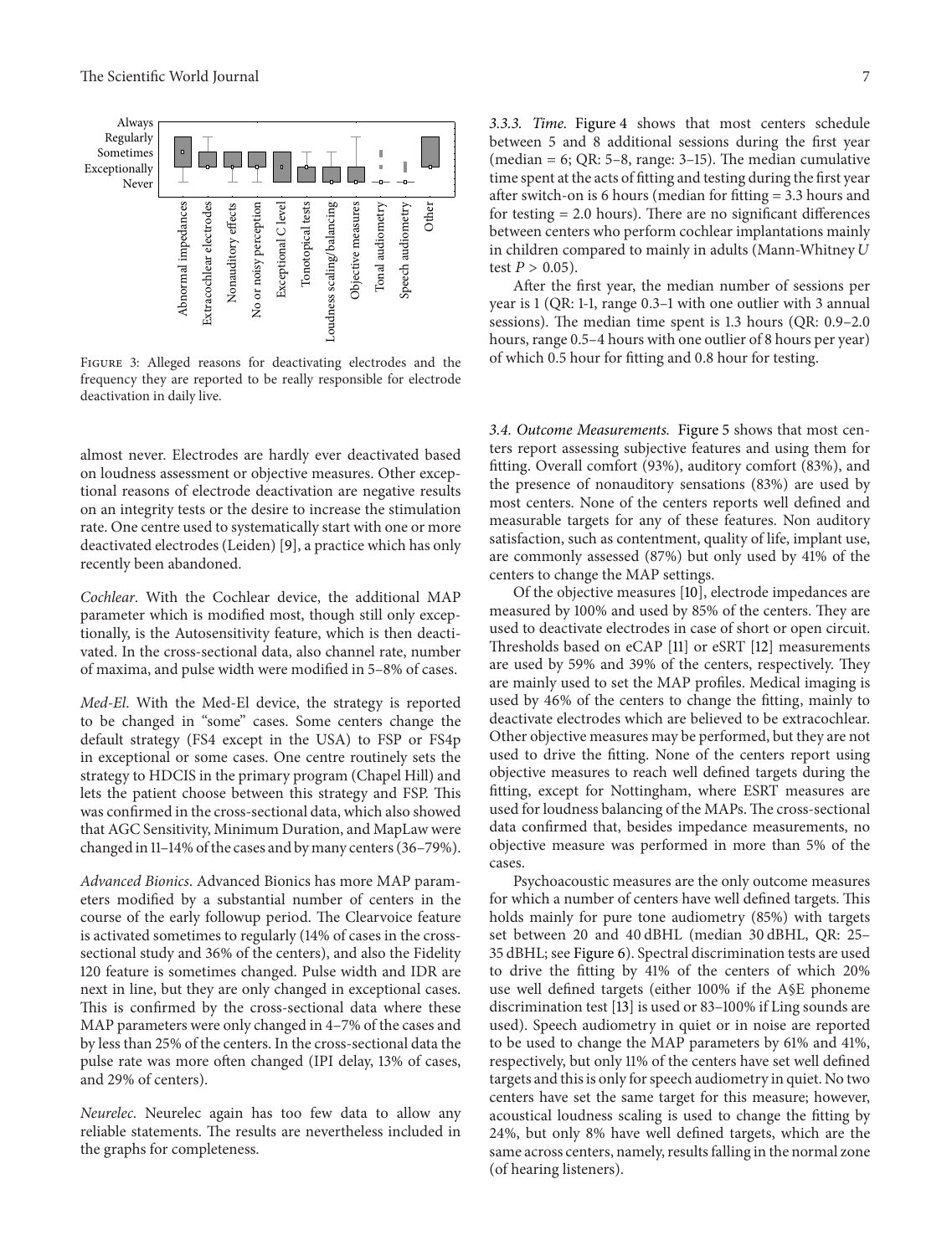

<span id="page-7-0"></span>FIGURE 4: Time analysis of the follow-on sessions during the first year after switch-on, showing the number of sessions (pie chart at the left) and the cumulative time spent at them (box and whisker plots at the right), both the total time and its breakdown into time spent at fitting and at testing. Time for counseling has not been enquired in this study. See caption of [Figure 1](#page-4-0) to interpret the box and whisker plots.



<span id="page-7-1"></span>Figure 5: It shows the different outcome assessments which were enquired in the questionnaire together with the frequencies of the responses. The outcomes are grouped into 3 groups (subjective, objective, and psychoacoustic outcomes).The possible answers were (1) yes we assess this and use it to optimize the fitting (solid black and grey bars), (2) yes we assess this but for other reasons than steering the fitting, like for documentation or longitudinal followup (shaded bars), or (3) no we do not use to assess this (white bars). For the solid bars (assess and use it) a distinction was made into whether they have well defined targets to reach (black) or not (grey).

The cross-sectional data confirm that free field audiometry was performed in 60% of the cases, speech audiometry was performed in quiet in 45%of cases, speech audiometry was performed in noise in 19% of cases, loudness scaling was performed in 11% of cases, and spectral discrimination tests were performed in 15% of the cases. Other tests used were speech tracking and Ling sounds detection, discrimination and loudness scaling tests, but these were very rare.



<span id="page-7-2"></span>FIGURE 6: Histogram showing the frequency of the reported audiometric targets (dBHL) at different centers.

#### **4. Discussion**

Multichannel intracochlear implants have been clinically available for more than 25 years. The fitting of the processors to the individual recipient is considered to be crucial in obtaining good results. To date there is neither well described and commonly adopted Good Clinical Practice (GCP) for this act nor evidence based material to distinguish efficient procedures from less efficient ones. Over these 25 years, fitting a CI has been carried out by competent clinicians who have established their own heuristics, good practices, and empirical knowledge. It seems reasonable to believe that a critical analysis of the cumulative knowledge acquired over the years may serve as a first step towards a definition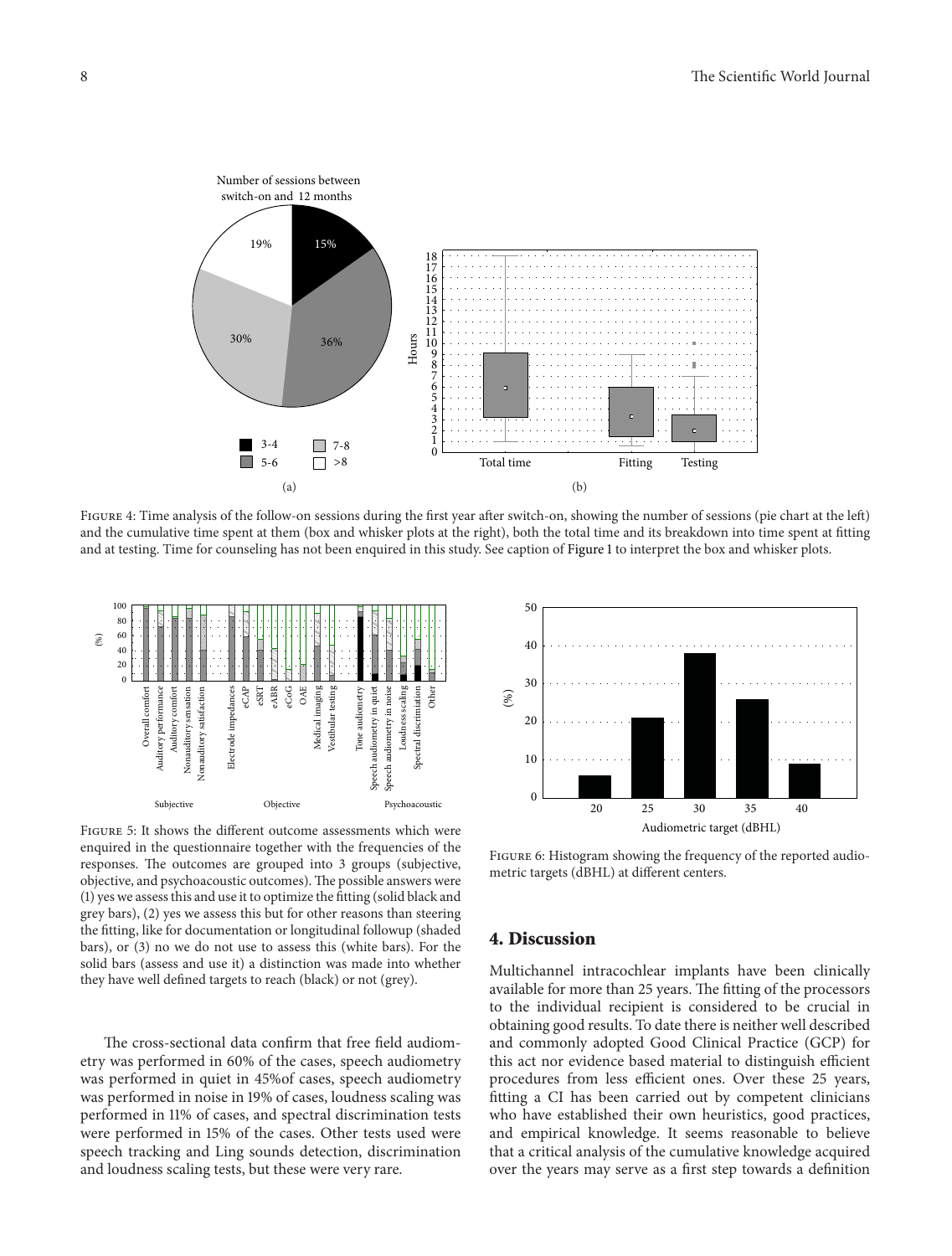of GCP. This report attempts to give an inventory of the current state of the art as it is based on a vast number of CI centers worldwide. All together they represent over 47000 CI recipients and 93% of the participating centers have more than 10 years of experience. 65% of the centers are European, which may cause a bias towards an overrepresentation of European habits. Altogether this is an unprecedented inventory and we believe that it gives a representative view on the current practices in CI fitting, which may be considered as the benchmark of CI fitting in 2013.

It is important to consider that the conclusions are based on a compilation of a written questionnaire, an oral interview, and a cross-sectional fitting data snapshot. An intrinsic weakness of such an approach is that it lacks precision. It is based on the anamnestic summary of centers' practices as provided by only one representative per center, whereas different practices may exist within one center. Yet, in the absence of hard evidence or more accurate overall data, an exploratory inventory like this one is a legitimate and necessary first step towards a better understanding of the field. The cross-sectional sample serves as verification and substantially improves the validity of the data. We advise the reader not to interpret the presented numerical data as ultimately accurate but rather as indicative while always keeping a confidence interval in mind.

A first observation is that most centers now offer 3 CI brands and perform cochlear implantation in both children and adults. This is different from years ago when many CI centers only offered one brand and only performed CI in adults.

A second observation is that, despite the huge variability across centers (see further), some common practices can be extracted and they would seem to be as follows.

The typical switch-on procedure takes one session comprising counseling and 1 hour of fitting. Testing is not performed at this stage. The fitting procedure is as follows:

- (1) connect the processor 4 weeks after surgery;
- (2) measure impedances and deactivate electrodes in case of short or open circuits;
- (3) measure the maximum level behaviorally on a number of electrodes along the electrode array, and interpolate the others;
- (4) set the minimum level at 0 for Med-El, 10% of M for AB; for the other implants measure the minimum level behaviorally on a few electrodes and interpolate the others;
- (5) perform loudness balancing by presenting a signal on all electrodes successively;
- (6) reduce the maximum level and switch on the microphone;
- (7) let the CI recipient accommodate for a few minutes and ask whether sounds, including loud sounds, are tolerated; increase or decrease the entire profile of maxima in order to make loudness tolerable or comfortable;
- (8) put a number of progressive MAPs in the processor;

(9) instruct the patient to accommodate to each program for a couple of days and switch to the next one afterwards.

The typical first-year followup would comprise three monthly sessions followed by three quarterly sessions of one hour each. The sessions would typically look like this:

- (1) perform pure tone audiometry and speech audiometry (in quiet);
- (2) measure impedances and deactivate electrodes in case of short or open circuits;
- (3) verify the levels on individual electrodes by loudness balancing;
- (4) shift the profiles of the maximum and, if necessary, also of the minimum levels globally;
- (5) if deemed necessary, tilt the maximum levels globally;
- (6) define own criteria to identify selected and exceptional cases in whom other MAP parameters are modified.

We believe that the description of these typical procedures is the common denominator of current practices and could serve as guidelines for newcomers in the field, as the backbone of instructional courses, and so forth.

But, as said, it is remarkable to observe the substantial variability across centers and this holds for virtually all aspects of CI fitting and followup. Each CI center has its own policy in terms of timing, content, and methodology.

The switch-on of the processor is scheduled between 2 and 6 weeks after surgery. It is obvious that concern about wound healing is a reason not to activate the processor too early. On the other hand one does not like to deprive the CI recipient from audition for too long a period and it has been shown that the natural and progressive increase in electrode impedances after surgery is discontinued by electrical stimulation [\[5,](#page-11-0) [14\]](#page-11-9). These may be factors in favor of early device switch-on. The observation that some centers commonly activate the processor as soon as 2 weeks after surgery seems to suggest that 2 weeks may still be well within the safe time window.

On average, CI recipients undergo one switch-on session followed by six fitting sessions in the first year, each taking approximately one hour of technical interaction (fitting and testing) plus a considerable amount of counseling time which has not been enquired in this survey. Behind this average there are huge between-centers differences. Even within one center there may be important differences between different clinicians and between different patients (e.g., children compared to adults). Most centers have one switch-on session followed by a take-home experience for accommodation. Some centers however schedule 5 to 7 consecutive sessions at daily intervals (Hannover, Freiburg, and Oslo). This may be based on the experience that such intensive schemes lead to stable MAPS fast or it may be for practical reasons, for instance, for patients who are living at a distance from the CI center. In some cases this is compensated by fewer followup sessions in the first year, as in Hannover and Oslo,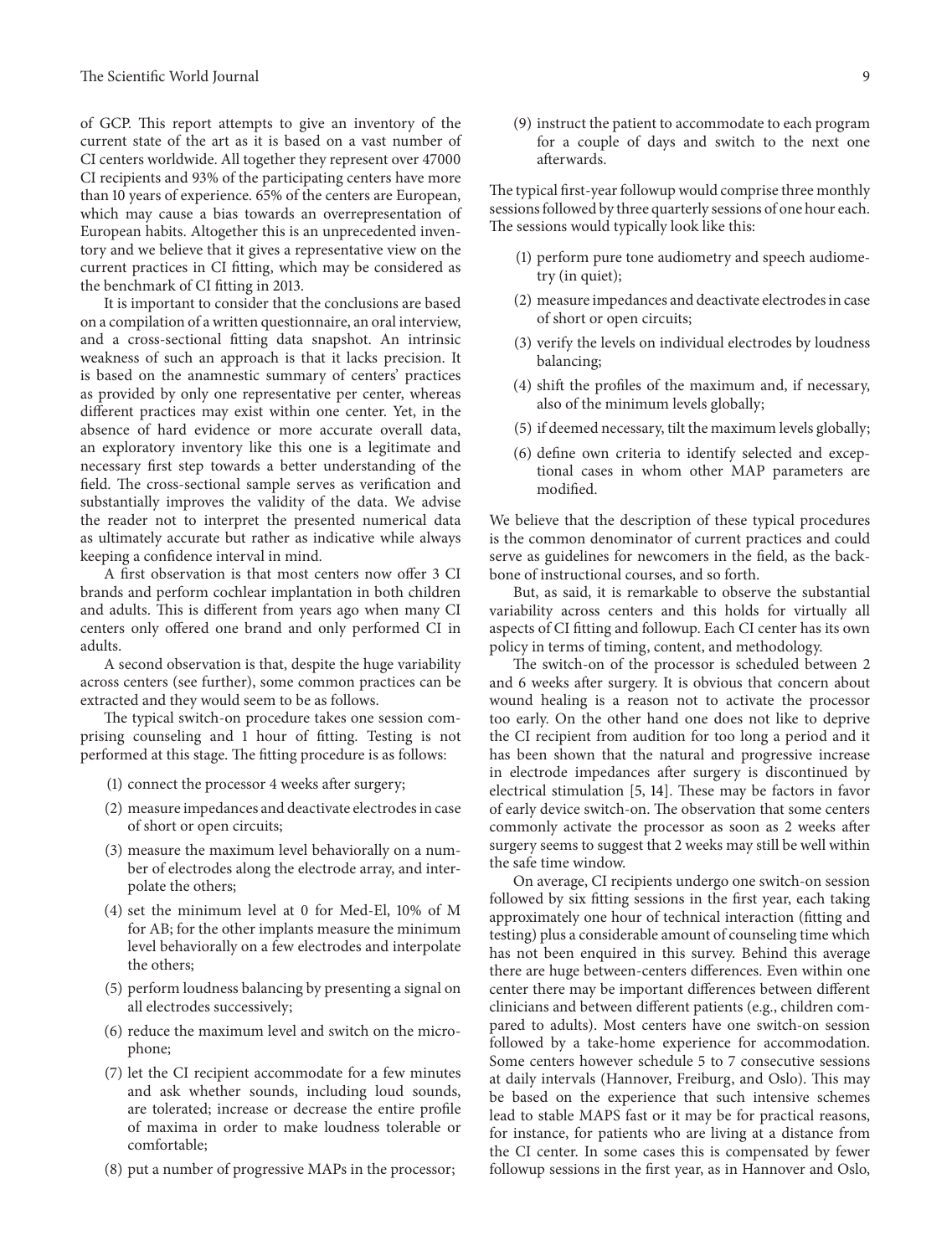where no more than 4 followup sessions are scheduled in the year after switch-on, but not in Freiburg, where 10 more sessions are planned in the first year, a scheme which fits in a well established rehabilitation concept. In the year following switch-on, some centers spend no more than approximately 1.5 to 2.5 hours (Paris-Avicenne, *Casablanca*, Ghent, Pune, Mumbai, Hannover, Berlin, Valencia, and Lyon) and one center schedules only 3 sessions (Warsaw), while other centers spend at least 12 hours (*Las Palmas*, Leiden, London St-Thomas, and Amsterdam) or as much as 15 sessions (Brussels). After the first year, there is more consistency in terms of followup. Almost all centers have one session per year which takes between 1 and 2 hours of technical interaction (fitting and testing) with the CI user. Three centers have less than 1 annual session (Hannover and London-RNTNE every second year, Nijmegen every third year, and Mumbai on patient's request). It seems that these annual sessions are merely planned for verification and to reassure that the performance has not deteriorated, rather than for modifying the MAPs which remain rather stable after the initial months [\[15](#page-11-10)]. From that perspective it seems justified to increase the interval of one year. However, informal feedback from centers has revealed that these annual visits are also felt to be important for technical checkup of the processor and the microphone function and for ongoing counseling. When asked about this during the above mentioned international debate, 62% of the participants voted that annual visits were essential during the first 5 years and this figure dropped to 28% after 5 years.

When it comes to the content of fitting and followup, most attention goes to the setting of minimum and maximum levels per electrode. Every center appears to have its own policy on how to determine these levels. Behavioral assessment is commonly used, but, whereas this was performed for each individual electrode in the past, it now seems common to assess the levels on a few electrodes only and to deduce them by interpolation for the remaining electrodes. This probably coincides with the change from bipolar to monopolar stimulation and is based on growing evidence that such approach yields equally good results [\[16\]](#page-11-11). Evoked potentials (mainly eCAP thresholds) are used by an important minority of the centers, but they appear to be used as global indication of minimum or maximum levels rather than as strict anchor points. The levels set this way are preliminary anyhow, since they are shifted and to a lesser extent tilted in live mode, mainly based on subjective appreciation of loudness [\[17](#page-11-12)]. Whereas many reports correlate eCAP based MAPs with behaviorally based MAPs, as far as we know there are no reports claiming to improve speech understanding when eCAP based MAP optimization is carried out. On the contrary, Smoorenburg concluded that the applicability of eCAP measures in processor adjustment could not be demonstrated [\[18](#page-11-13)]. Other MAP parameters are rarely modified. Some default settings are systematically overruled by a large number of centers, which probably reflect their conviction that the default settings do not necessarily give the best results. It seems obvious for CI companies to take this into consideration and to change some of their default settings. Deactivating electrodes is the most frequent next

MAP modification, although this remains rare. This may be subject for reflection since indication exists that selectively deactivating electrodes may substantially improve auditory performance. When asked whether the selective dropping of one electrode may cause a significant improvement on speech understanding, 95% of the participants in the debate voted affirmatively. However, it remains difficult to identify such electrodes. The current survey demonstrates that centers have their own and often different methods to do so [\(Figure 3\)](#page-6-0). Finding a valid method to identify electrodes, which, when deactivated, cause a significant improvement in auditory performance, may be a very legitimate subject for future research. It remains puzzling whether modifying the many other MAP parameters is relevant or not. One of the problems encountered is the difficulty to correctly understand the function of these parameters and to predict the effect of modifying them. We have developed a uniform graphical representation for all four commercially available implant systems to clarify this behavior in the acoustical, electronic, and electrical domain [\[19\]](#page-11-14) and we hope that the interactive application which has been developed to simulate the devices' behavior will be instrumental for clinical use. To the best of our knowledge, no scientific studies exist to explore a systematic impact of modifying parameters like the Input Dynamic Range, the Sensitivity, the AGC Compression factor, the MapLaw, and so forth. Hence, discussing the relevance of this can only be subject to speculation.

The most striking is the observation that the centers rely mostly on the recipient's subjective feedback to drive the MAP changes. This is remarkable since many CI users have no clear reference point to estimate the subjective quality of sound, either because they have never had normal hearing before or because they have been deprived of normal hearing for many years and have got used to hearing aid sound over the years. Also such subjective feedback is not quantitative and can therefore hardly lead to systematic process optimization, since this fundamentally requires measured results and targets. In addition many experienced clinicians indicated that patient's subjective judgment may not coincide with optimal performance. Objective measures are only used to get a prior estimate of the shape of the minimum or maximum levels, but they almost never serve the fine tuning of the device.

The expectation might be that, after more than 25 years of cochlear implantation, the field had developed psychoacoustic targets to steer the device fitting, but this survey shows that targets only exist in terms of audiometric thresholds. One of the reasons for this may be the fact that it is not always obvious how to modify the MAP parameters if targets are not met. Current CI systems are complex and predicting their behavior after changing the MAP is not obvious. On the other hand, such reasoning is also vicious and defining targets may be an incentive to explore and develop procedures to achieve target in the most efficient ways. Most centers agree on a target of 30 dBHL  $(\pm 5$  dB) for most audiometric frequencies, and this is achievable with current microphones and frontend processing.

Auditory performance, however, hardly depends on thresholds but rather on supraliminal sound processing. The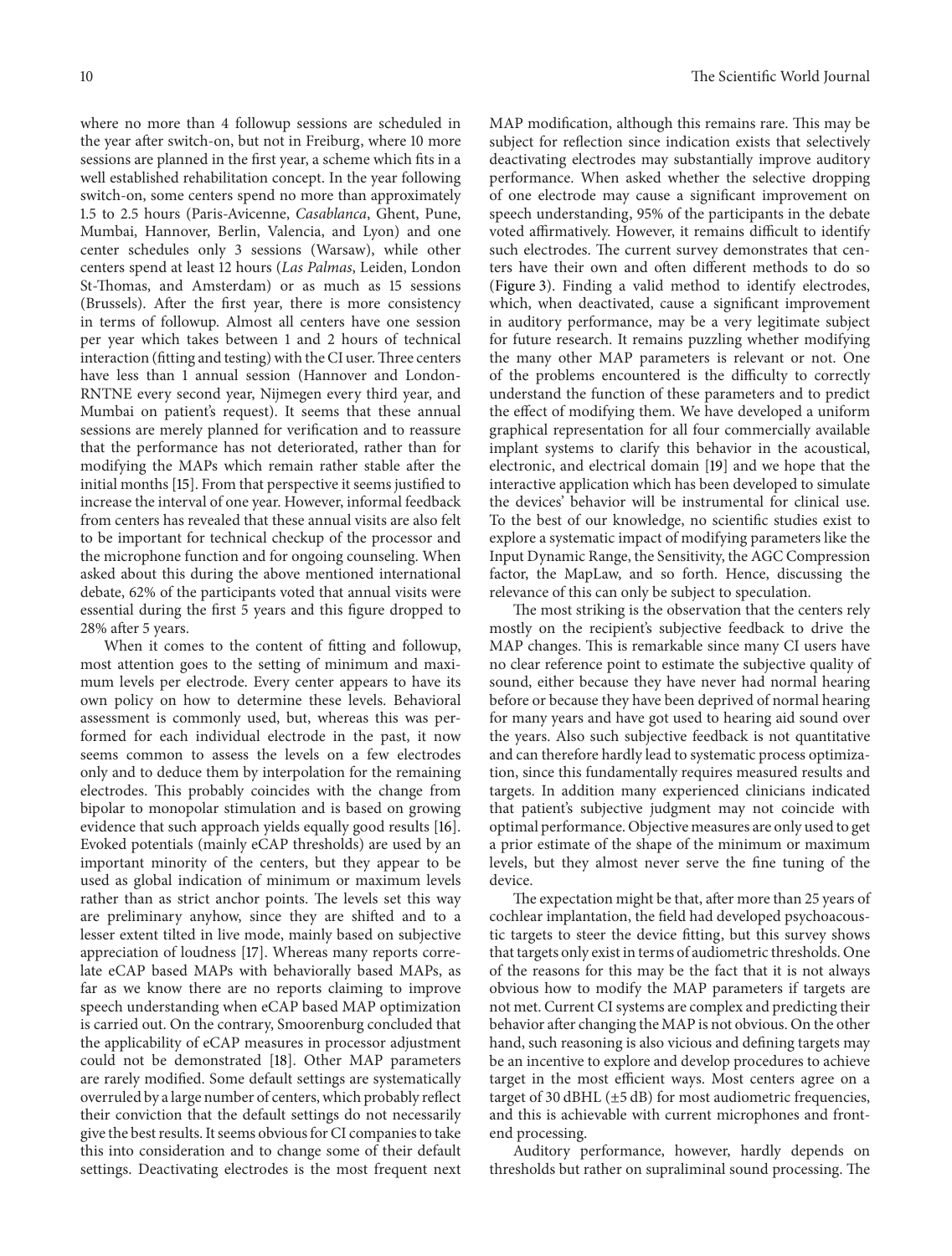core function of the cochlea is discriminating the different features of sound, such as loudness, spectral content, and temporal content, and it is striking to see that less than 50% of the centers report basing their fitting on measures to assess this and that less than 25% report having targets in this domain [\[13](#page-11-8),[19](#page-11-14)]. Speech audiometry in quiet or in noise relates to the daily auditory performance but depends on more than just the cochlear processing of sound. Therefore speech audiometry is only partly indicative of the quality of cochlear functioning. Speech audiometry is used by approximately half of the centers but most use it to monitor performance, that is, to detect any undesired deterioration over time. Only 11% report having well defined speech audiometrical targets when it comes to CI fitting. This is in line with instructional literature which extensively explains the available methodology and how to use it to determine the minimum and maximum levels but which avoids mentioning measurable targets [\[2,](#page-10-2) [6,](#page-11-1) [20](#page-11-15)[–22](#page-11-16)]. Shapiro coined the term "common lethargy" when referring to the CI audiologists' willingness to consider changes in device programming and he correctly stated that device programming is not a goal per se but the absolute goal is to provide the patient with a comfortable program which ensures maximum performance [\[2](#page-10-2)].

In conclusion, it seems fair to summarize the current state of CI fitting as setting global profiles of maximum current levels and to a lesser extent of minimum current levels, mainly based on subjective feedback from the CI user. Many different approaches exist and in the absence of targets or well defined outcome measures it seems impossible to compare all these differences and to judge whether some yield better results or are more efficient than others. It is likely that several approaches in the hands of different experts may lead to similarly good results. It is equally likely that defining common measurable targets may be a next step to be taken towards the optimization of the art of fitting.

## **Conflict of Interests**

Julie Kosaner is employed by MEDEL Hearing Implant Company and works as a clinical specialist in Turkey. She declares that she was in no way influenced by any third party concerning information she provided. Lucas Mens declares serving as unpaid member of the Audiological Advisory Boards of Advanced Bionics. Helen Cullington undertakes consulting work for Cochlear Europe. The international debate which was organized in Antwerp, Belgium, on October 22-23, 2012, received sponsorship from all 4 CI companies. All authors have confirmed in writing that the research in this manuscript has received neither sponsorship nor funding by third parties other than what is mentioned above and that there are no conflict of interests other than the ones mentioned before.

# **Acknowledgments**

The authors gratefully acknowledge the following CI centers who returned the questionnaire on fitting practices (the asterisk indicates CI centers who also accepted to be interviewed by the first author).*Amsterdam* (Netherlands): VU University

Medical Center, *Antwerp* (Belgium): the Eargroup, *Beirut* (Lebanon): Hôpital Sacré Cœur, *Berlin* (Germany): Unfallkrankenhaus Berlin, *Birmingham* (UK): Midlands Hearing Implant Programme, *Bradford* (UK): Yorkshire CI Service, *Brussels* (Belgium): University Hospital Saint-Luc, *Calicut*, *Kerala* (India): Dr. Manoj's ENT Superspeciality Institute & Research, *Cambridge* (UK): Emmeline Centre, *Casablanca* (Morocco): RIFMED, *Chapel Hill* (NC, USA): University of North Carolina at Chapel Hill, *Frankfurt am Main* (Germany): University Hospital, *Freiburg* (Germany): University Medical Center Freiburg, *Ghent* (Belgium): University Hospital, *Grenoble* (France): CHU de Grenoble, *Hannover* (Germany): Medizinische Hochschule, *Iasi* (Romania): Grigore T. Popa University of Medicine and Pharmacy, *Istanbul* (Turkey): Meders Hearing and Speech Center, *Kansas City* (MO, USA): University of Kansas Medical Center, *Kiel* (Germany): CIC Schleswig-Kiel, *Kilmarnock* (Scotland, UK): Scottish CI Programme, *Las Palmas* (Spain): University Hospital Gran Canaria, *Leiden* (Netherlands): LUMC, *London* (Canada): London Health Sciences Centre, *London* (UK): Royal National Throat, Nose and Ear Hospital, *London* (UK): Saint Thomas' Hospital, *Lyon* (France). Hôpital Edouard Herriot, *Maastricht* (Netherlands): University Hospital, *Melbourne* (Australia): Royal Victorian Eye and Ear Hospital, *Montpellier* (France): Institut Saint-Pierre, *Mumbai* (India): PD Hinduja Hospital National and MRC, *Naples* (Italy): University Hospital Federico II, *New York* (NY, USA): NYU CI Center, *Nijmegen* (Netherlands): UMC Saint Radboud, *Nottingham* (UK): Nottingham Auditory Implant Programme, *Oldenburg* (Germany): EVK Oldenburg, *Oslo* (Norway): University Hospital, *Paris* (France): Hôpital Avicenne, *Paris* (France): Hôpital Rothschild, *Perth* (Australia): Medical Audiology Services, *Pune* (India): KEM Hospital, *Rome* (Italy): University Sapienza, *Southampton* (UK): South of England CI Centre, *Toronto* (Canada): Sunnybrook, *Valencia* (Spain): Hospital La Fe, *Warsaw* (Poland): World Hearing Center. Bart Vaerenberg received a Ph.D. grant for this work from the Agency for Innovation by Science and Technology (IWT, Baekeland-mandaat IWT090287). Part of the work is supported by the 7th Framework for SME grant ("Opti-Fox") from the European Commission.

#### <span id="page-10-0"></span>**References**

- <span id="page-10-1"></span>[1] Y. Cope and C. L. Totten, "Fitting and programming the external system," in *Cochlear Implants for Young Children*, B. McCormick and S. Archbols, Eds., pp. 217–256, Whurr Publishers, London, UK, 2nd edition, 2003.
- <span id="page-10-2"></span>[2] W. H. Shapiro and T. S. Bradham, "Cochlear implant programming," *Otolaryngologic Clinics of North America*, vol. 45, no. 1, pp. 111–127, 2012.
- <span id="page-10-3"></span>[3] E. Walravens, D. Mawman, and M. O'Driscoll, "Changes in psychophysical parameters during the first month of programming the Nucleus Contour and Contour Advance cochlear implants," *Cochlear Implants International*, vol. 7, no. 1, pp. 15–32, 2006.
- [4] Y. Henkin, R. Kaplan-Neeman, C. Muchnik, J. Kronenberg, and M. Hildesheimer, "Changes over time in the psycho-electric parameters in children with cochlear implants," *International Journal of Audiology*, vol. 42, no. 5, pp. 274–278, 2003.